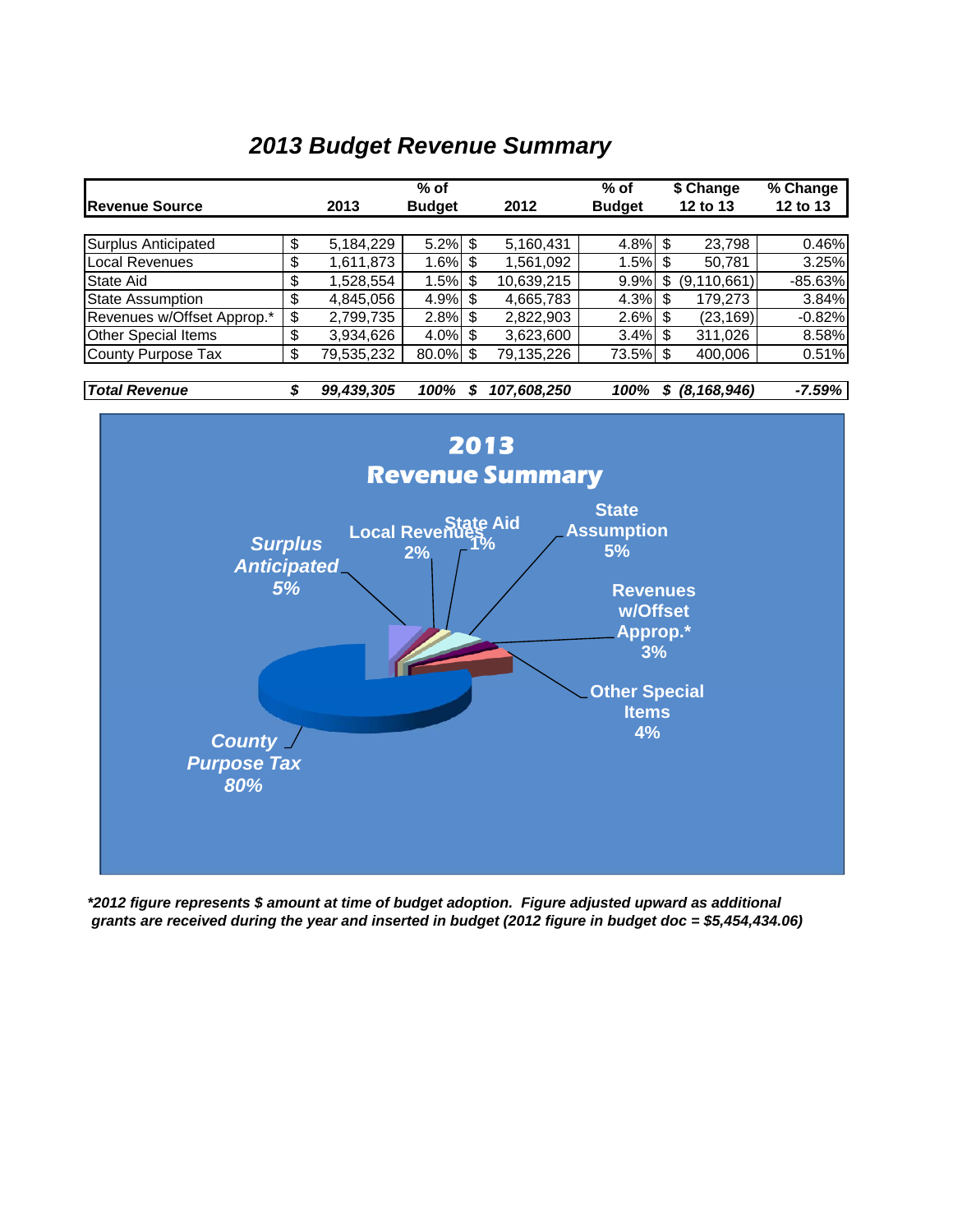# *2013 Local Revenue Summary*

|                         |    | $%$ of    |               |     |           | $%$ of        | \$ Change |          | % Change |
|-------------------------|----|-----------|---------------|-----|-----------|---------------|-----------|----------|----------|
| Local Revenue           |    | 2013      | <b>Budget</b> |     | 2012      | <b>Budget</b> |           | 12 to 13 | 12 to 13 |
|                         |    |           |               |     |           |               |           |          |          |
| County Clerk*           | \$ | 1,047,335 | $65.0\%$ \$   |     | 962.816   | 61.7%         |           | 84.519   | 8.8%     |
| Surrogate*              | \$ | 83,515    | 5.2%          | S   | 88,472    | 5.7% \$       |           | (4,957)  | $-5.6%$  |
| Sheriff*                | \$ | 66,920    | 4.2%          | -\$ | 63,369    | 4.1%          |           | 3,551    | 5.6%     |
| Fines                   | \$ | 42,103    | 2.6%          | \$  | 74,794    | 4.8%          |           | (32,691) | $-43.7%$ |
| Interest on Investments | \$ | 230,000   | 14.3% \$      |     | 229,641   | 14.7% \$      |           | 359      | 0.2%     |
| Rental - County Bldgs.  | \$ | 142,000   | $8.8\%$ \$    |     | 142,000   | 9.1%          |           |          | 0.0%     |
|                         |    |           |               |     |           |               |           |          |          |
| <b>Total Revenue</b>    |    | 1,611,873 | 100%          | S   | 1,561,092 | 100%          |           | 50,781   | 3.3%     |

\* County Clerk II, Surrogate II and Sheriff II revenues accounted for separately by State regulation

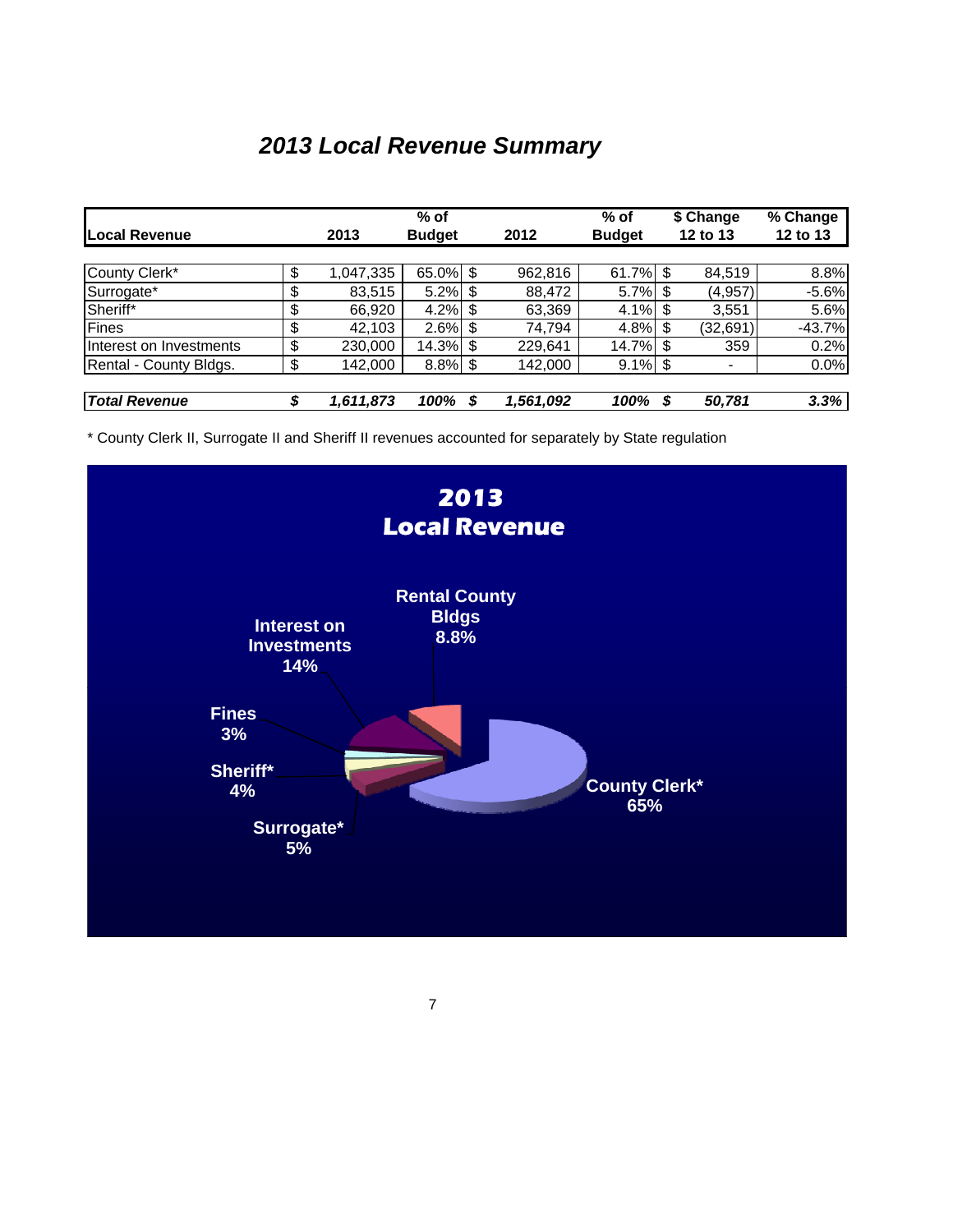# *2013 State Aid Summary*

| <b>State Aid</b>         |     | 2013      | $%$ of<br><b>Budget</b> | 2012       | $%$ of<br><b>Budget</b> |   | \$ Change<br>12 to 13 | % Change<br>12 to 13 |
|--------------------------|-----|-----------|-------------------------|------------|-------------------------|---|-----------------------|----------------------|
|                          |     |           |                         |            |                         |   |                       |                      |
| Franchise Tax Stock Ins. | \$  | 207.612   | 13.6% \$                | 158,292    | $1.5\%$ \$              |   | 49.320                | 31.2%                |
| State Aid College Bonds  | \$  | ,209,942  | 79.2% \$                | 1,030,923  | $9.7\%$ \$              |   | 179.019               | 17.4%                |
| Patients in County Inst. | -\$ | 111.000   | $7.3\%$ \$              | 9,450,000  | 88.8%                   |   | (9,339,000)           | $-98.8%$             |
|                          |     |           |                         |            |                         |   |                       |                      |
| <b>Total Revenue</b>     |     | 1,528,554 | 100%                    | 10,639,215 | 100%                    | S | (9, 110, 661)         | $-85.6%$             |

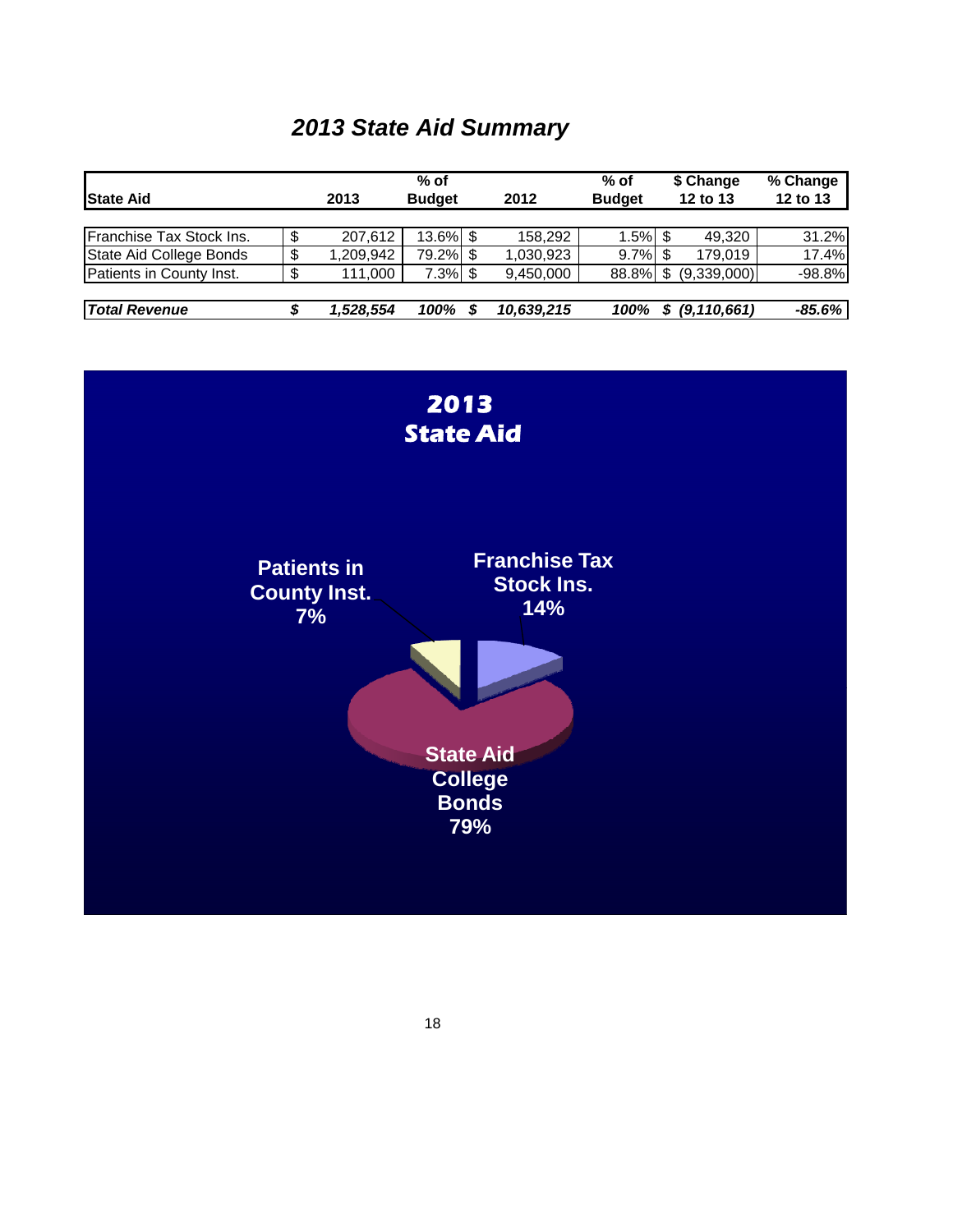### *2013 State Assumption Summary*

|                                  | $%$ of          |               |  |           |               | \$ Change |         | % Change |
|----------------------------------|-----------------|---------------|--|-----------|---------------|-----------|---------|----------|
| <b>State Aid</b>                 | 2013            | <b>Budget</b> |  | 2012      | <b>Budget</b> | 12 to 13  |         | 12 to 13 |
|                                  |                 |               |  |           |               |           |         |          |
| <b>NJ DYFS</b>                   | \$<br>812.994   | 16.8% \$      |  | 775.456   | 16.6% \$      |           | 37,538  | 4.8%     |
| Supp Security Income             | 362,451         | $7.5\%$ \$    |  | 361,181   | 7.7%          |           | 1,270   | 0.4%     |
| Patient State Pscyh Inst         | \$<br>1,850,262 | $38.2\%$ \$   |  | 1,787,581 | 38.3% \$      |           | 62.681  | 3.5%     |
| <b>Patient State Devel Disab</b> | \$<br>1.819.349 | 37.6% \$      |  | 1.741.565 | 37.3% \$      |           | 77.784  | 4.5%     |
| <b>Total Revenue</b>             | 4,845,056       | 100%          |  | 4,665,783 | 100%          |           | 179,273 | 3.8%     |